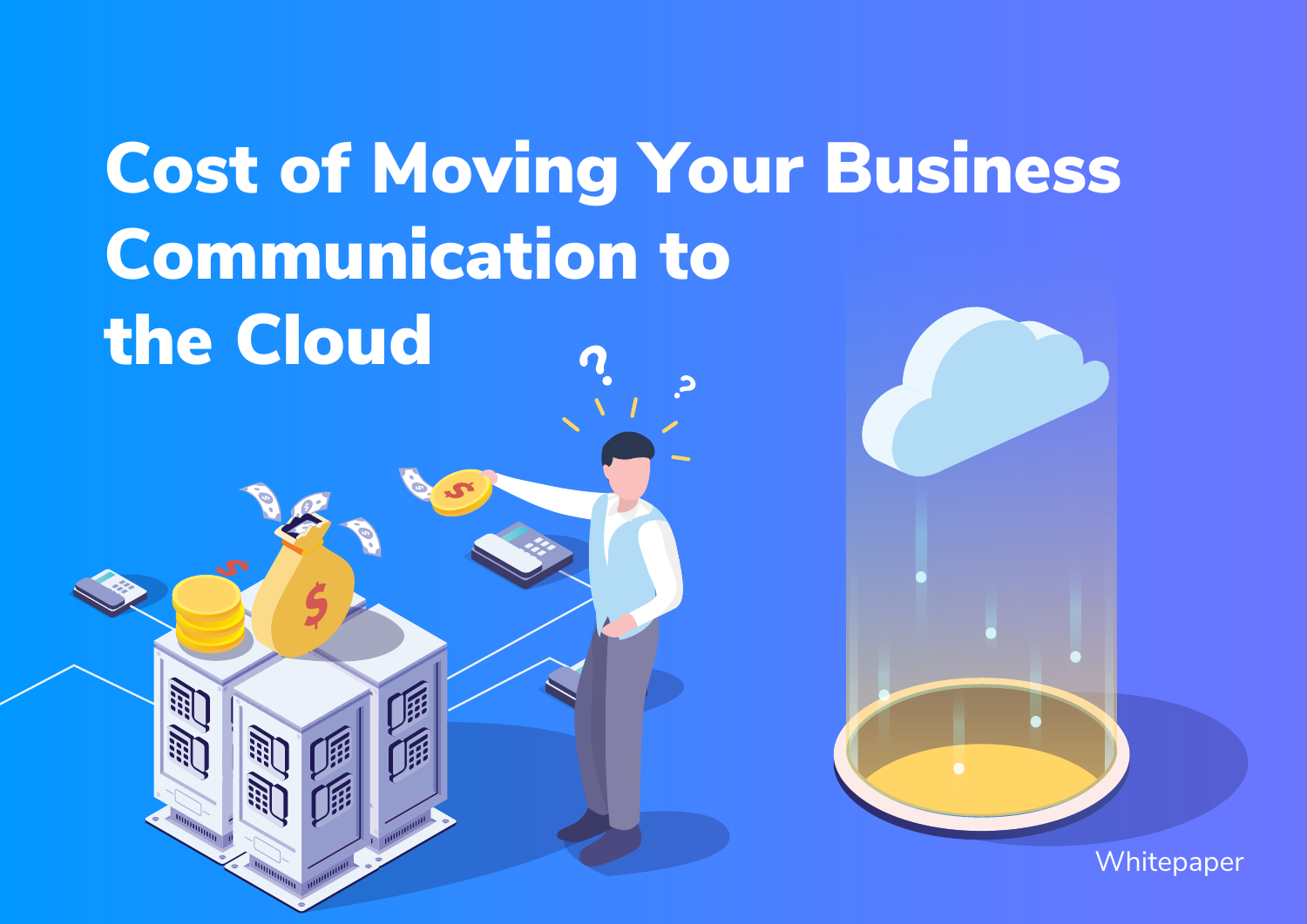

The world has gradually moved to emails and other forms of electronic communication, however, one old player still holds a firm position in business communication cycle - telephony. What started as a mere medium of connecting people has slowly evolved into a widely used technology of our time. Technology is growing with every passing day, and so is the need for much more personalised customer experience.The advent of smartphones and tablets have given today's customer the power to stay more connected with the business.

With more and more stress on being connected at all times, businesses have gradually leapt from their traditional office phone system to a more advanced telephonic solution - cloud telephony. However, various factors are influencing this technological revolution. Cloud telephony ensures businesses have scalable and reliable access to unified business communication without any burden of setting up infrastructure or additional CAPEX. Even though the traditional PBX phone system fulfils the primary goal of connecting the business owners and agents with their customers, it lacks advanced features that a growing business demands.

Many businesses are becoming aware of the increasing need for cloud telephony but are reluctant to upgrade either due to the primary assumption that the solution might burn the company budget or due to lack of information. As a result,the businesses still running on traditional PBX system are missing out on telephony features that could boost the productivity and stimulate personalised customer experience pivotal for business growth.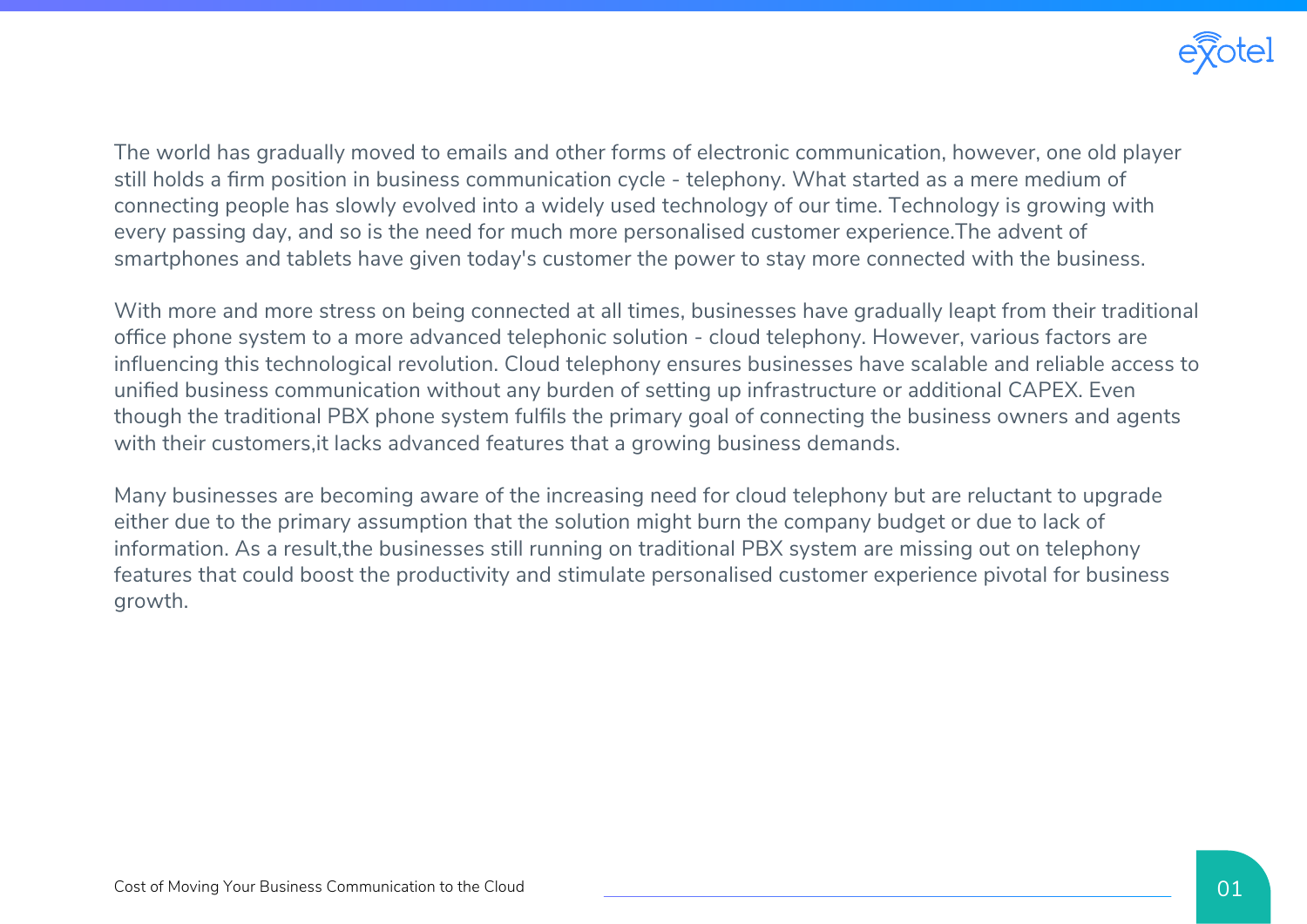

### The benefits of cloud telephony over a traditional PBX system

More than lack of information, it is the fear of change that forces companies to continue with their ongoing process. In a virtualized environment, all the existing telephony hardware such as cables, switchboards, desk phones are replaced by a software, maintained and operated virtually by a third party - hence the term 'cloud telephony.' By incorporating cloud telephony, all your business calls are digitally transmitted, routed and terminated via the internet.

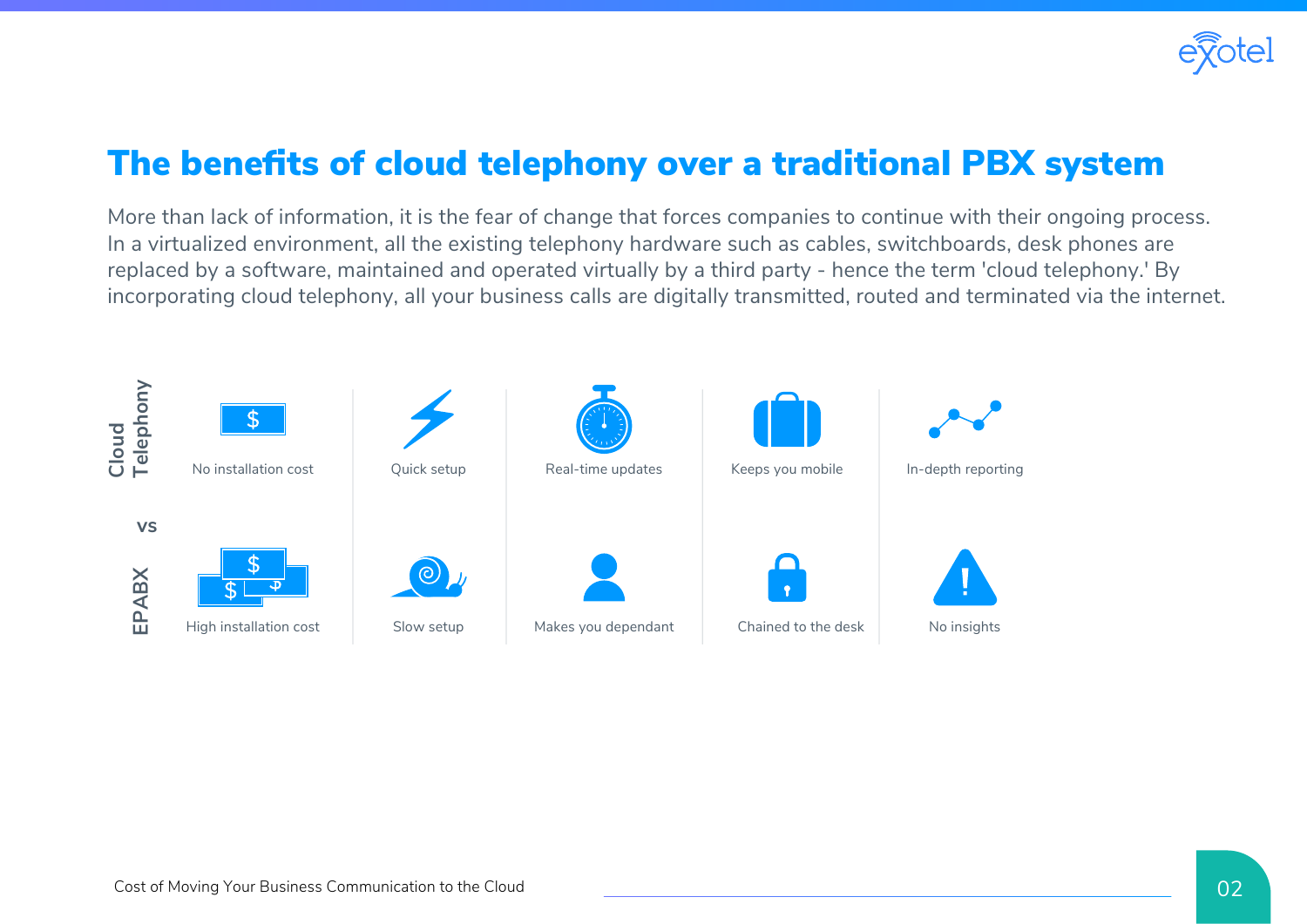

As compared to a traditional PBX system, cloud-based voice system allows businesses to take advantage of IP telephony with minimal capital expenditure for deployment and implementation. Typically, you pay for what you choose, which means no costly PBX maintenance or upgrades. Migrating to a cloud-based voice system might appear as a complicated process, but in reality is a simpler transformation which takes lesser time and is cost effective. While with a traditional phone system, you spend immense manpower and time to ensure your business meets efficient uptime and depreciation, cloud telephony delivers the same connectivity saving your time and resources on these extra issues.

All you need to get started with cloud telephony is a computer and internet connection. No additional hardware, handsets or license required. A company simply needs to sign up for the service with a trusted cloud telephony operator which typically charges you with a monthly service fee, depending upon the package chosen, the number of activated lines and additional value-added services.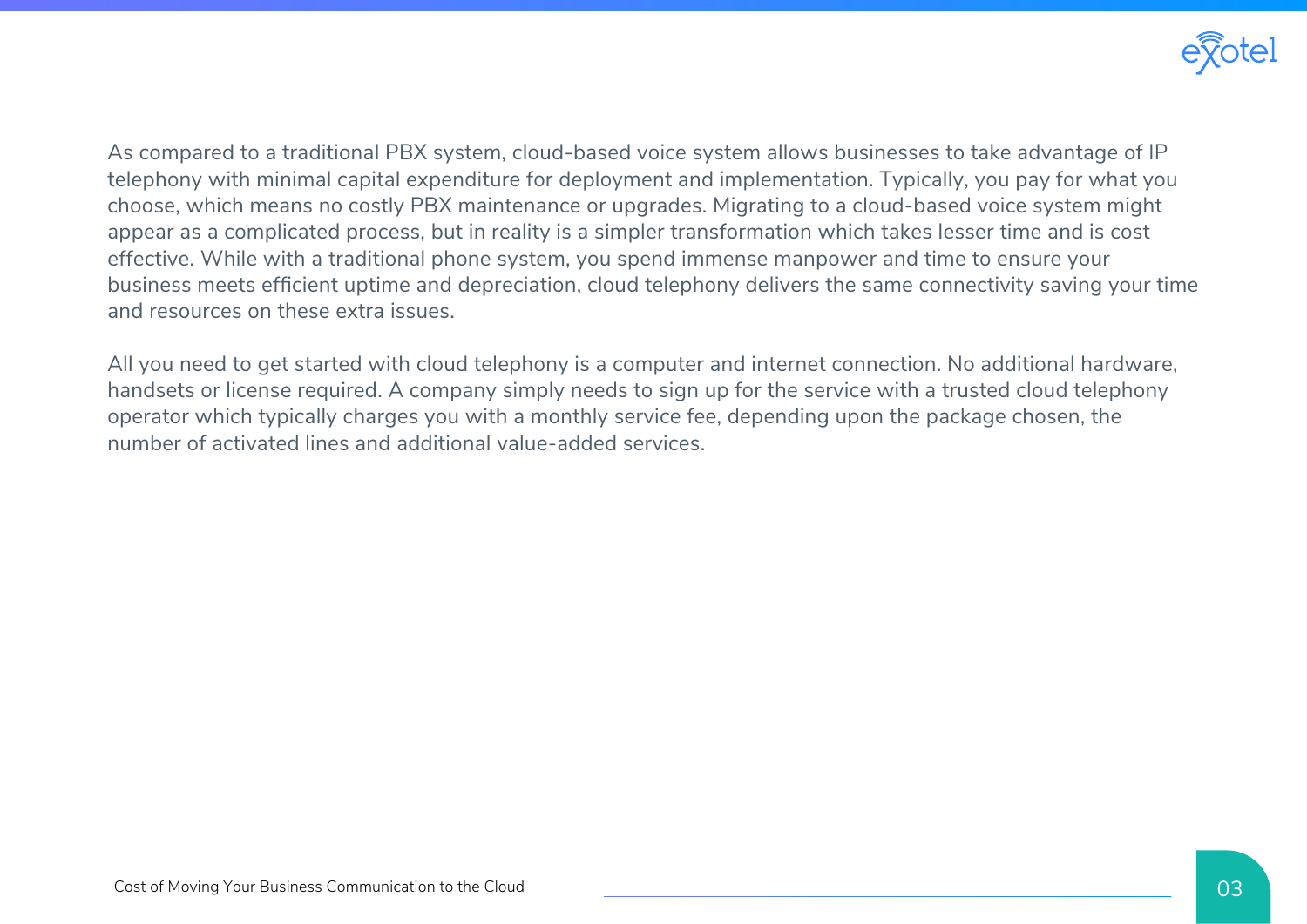

#### **Hosted PBX market, by region, 2018-2023**

The virtual development and setup segment is expected to have the largest market size during the forecast period in North America



Market with the largest size for 2018 (estimated)

Market with the highest growth rate for 2018-2023 (projected)

The protocol management services is expected to have the highest growth rate during the forecast period in the APAC region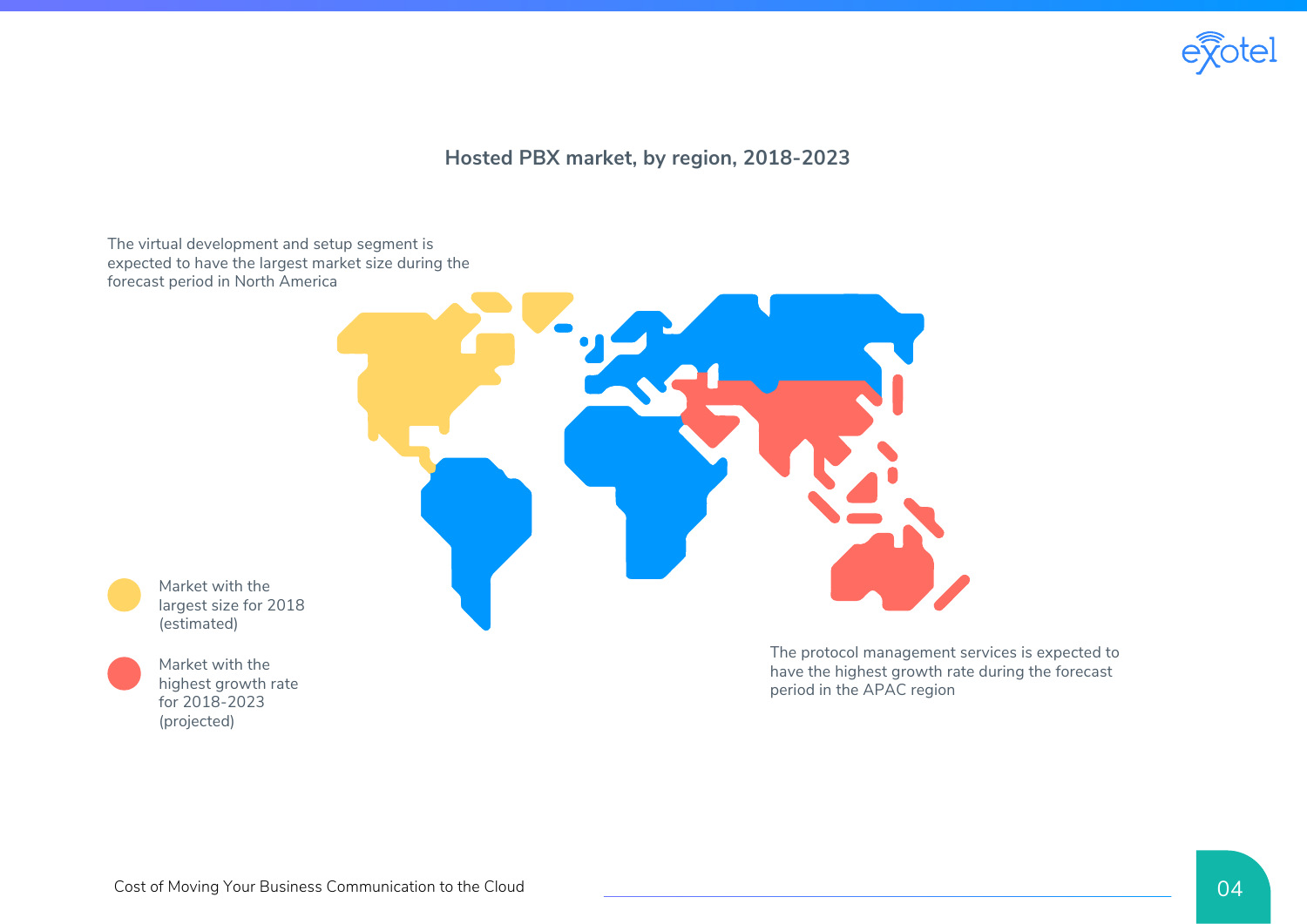

## When should an organisation consider cloud telephony?

- Maintenance issues due to an existing communication system.
- Extensive time spent on discovering skills and expertise necessary to maintain the ailing communication process.
- Costly repairs and extended downtimes.
- Difficulty in finding a scalable and reliable replacement as needed.
- Tricky and time-consuming process associated with adding employees to the system.
- Increased chances of a system failure caused by an outdated on-premise PBX system.
- Lesser scope to add in-house system modifications owing to changing business needs.
- Communication issues that result from multiple on-premise PBX systems across various office locations.
- Inconsistency in meeting the needs of mobile and remote workers.
- Rising costs of maintaining on-premise telephony systems.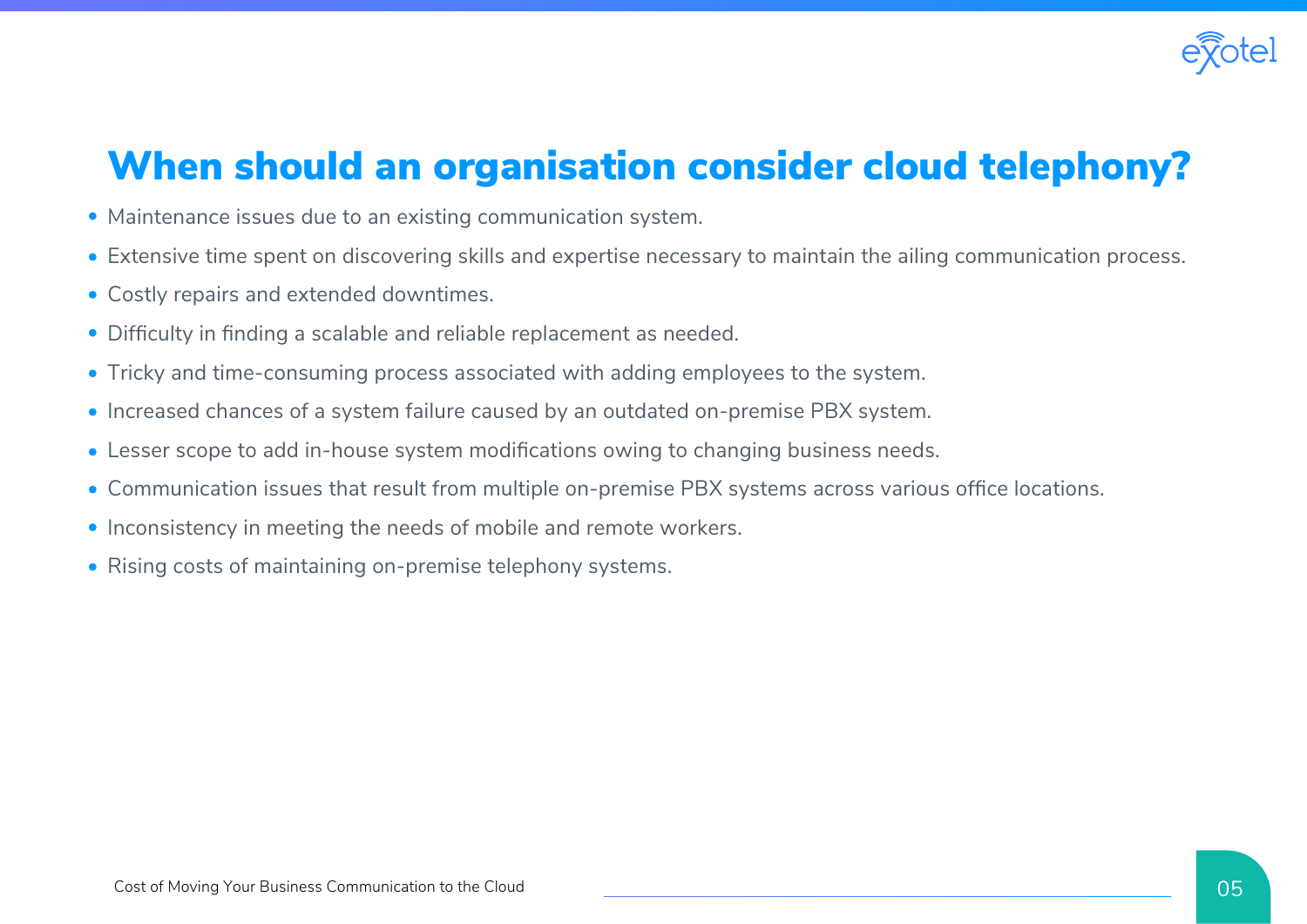

## Critical cost-saving factors in moving to the cloud

Cloud telephony has transformed the entire business communication cycle. The primary objective of companies looking for cloud telephony solutions is to reduce the operational cost while improving the productivity and customer experience. A recent Gartner report highlighted that cloud strategy enables companies to run their communication process with higher speed, agility, and innovation.

Let's get to reviewing vital cost drivers in more detail:

#### **1. Upfront capital investment**

A traditional PBX system involves an upfront capital expense required for the setup and maintenance of an on-premise communication system. This includes your software license, routers, networking and various other factors involved depending upon your current business communication need. In their early days of transition, few companies prefer SIP trunking; although this may seem like a cost-saving option, it requires additional investment in VOIP gateway, and the costs just don't end here.

- SIP setup fees
- Number porting fees
- Purchasing IP-compatible handsets
- Monthly service fee

On the other hand, with a cloud-based communication solution, there is no additional CAPEX involved but only a one-time cost of implementation.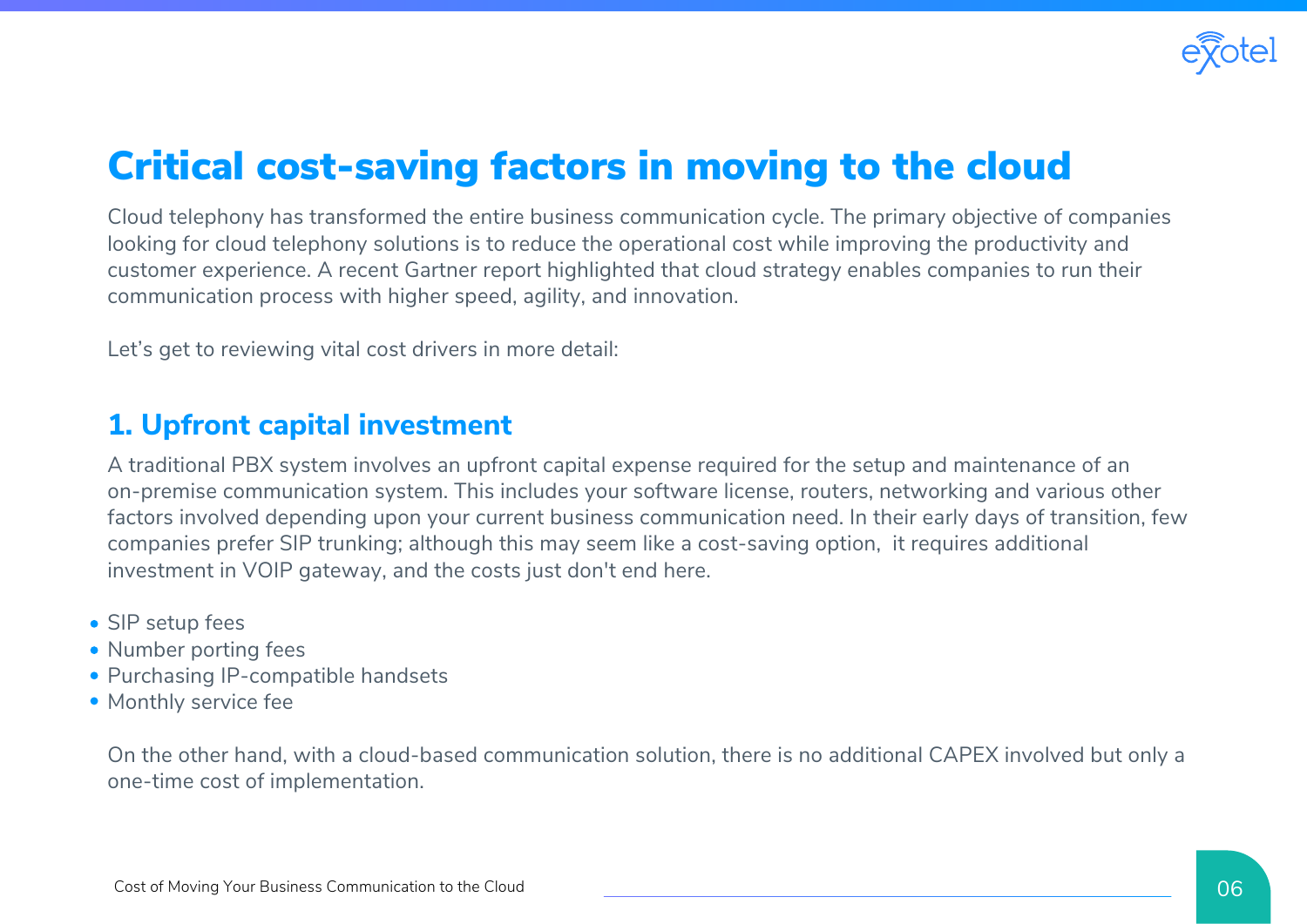

#### **2. Annual maintenance costs**

**The cost of upgrading licensed products, hardware maintenance, technical support, and troubleshooting usually ranges from 17-22% of a customer's software license fee.** Growing business needs demand additional "customisations" in the existing communication system, and can lead to higher maintenance costs with less or entirely no scope for negotiations as companies generally deploy a third party vendor for these services. It comes as no surprise that for most of these traditional third-party vendors, support and maintenance costs are usually the cash cow with profit margins reaching up to 90%.

As mentioned earlier, for a cloud-based solution, the service and maintenance cost is transparent and is already a part of the monthly service fee. This transparency helps companies pre-plan their communication budget with greater control and clarity.

#### **3. Scalability and adding new communication channels**

One of the most significant universal benefits of cloud-based communication solutions is scalability. There is a scope to mend your business communication process as and when your business grows. This is not the case with the existing traditional PBX system. With on-premise solutions, adding or removing new lines implies your existing infrastructure might get affected to support the new growth. The misery doesn't end here if your PBX has been there for a decade or longer, maintenance and repair will be much harder and a challenge to implement.

With cloud telephony, you can do much more - there are an array of additional features that can be instantly added as per the business needs. Conferencing, mobility, interactive voice response (IVR), increasing/reducing the number of agents in seconds are just to name a few.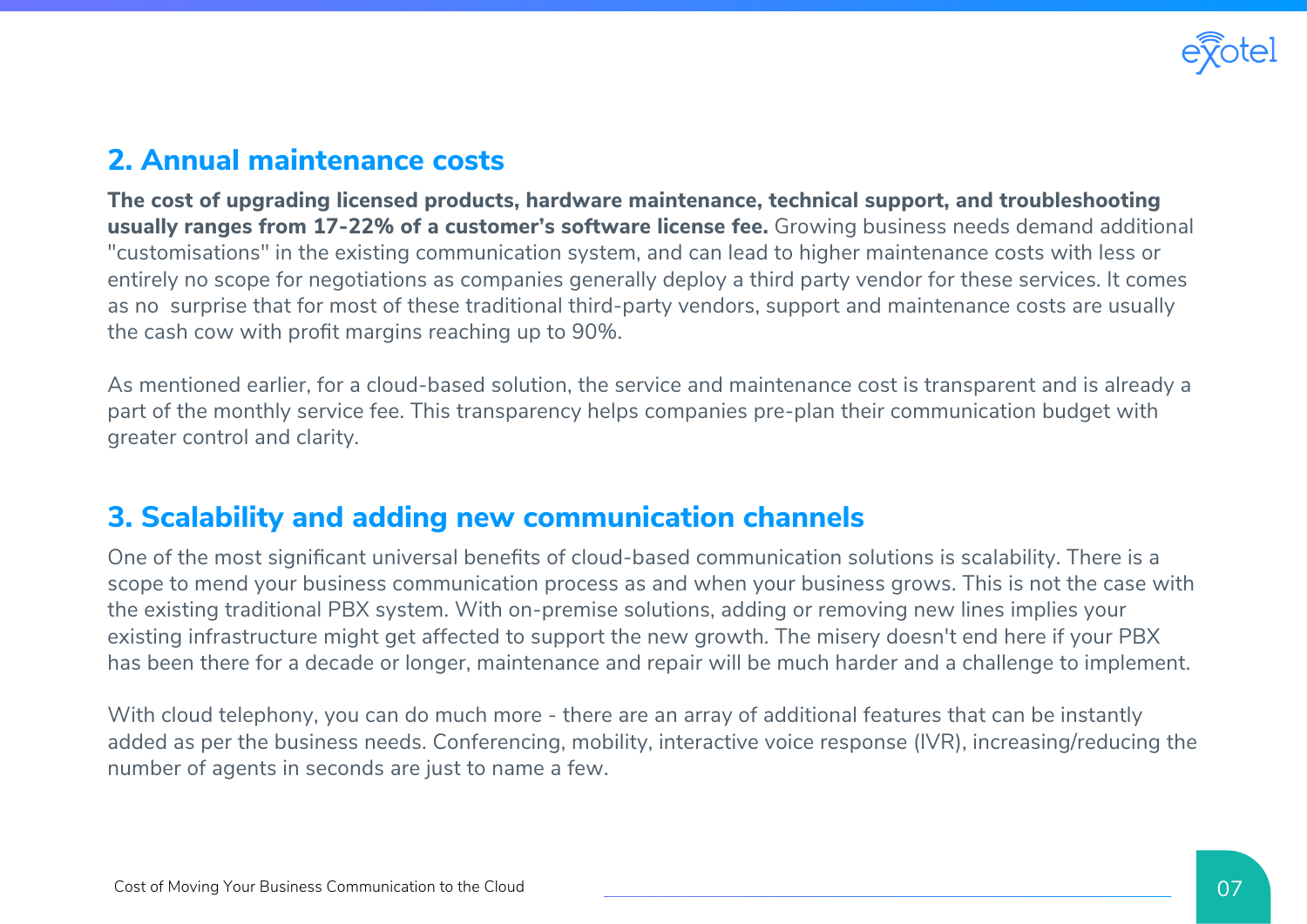

| <b>Factors</b>           | <b>Cloud-based Solutions</b>                                           | <b>PBX System</b>                                     |
|--------------------------|------------------------------------------------------------------------|-------------------------------------------------------|
| <b>Set-up Costs</b>      | Low initial equipment<br>& Set-up Cost                                 | Low initial equipment<br>& Set-up Cost                |
| <b>Maintenance Costs</b> | No maintenance cost<br>(maintenance is part<br>of the package availed) | Higher<br>(all equipments is owned<br>by the company) |
| <b>Upgrades</b>          | Can be availed<br>on the existing plan                                 | Needs to be purchased<br>separately                   |
| <b>Scalability</b>       | Scale with your<br>business                                            | Extra equipment,<br>licenses make scaling difficult   |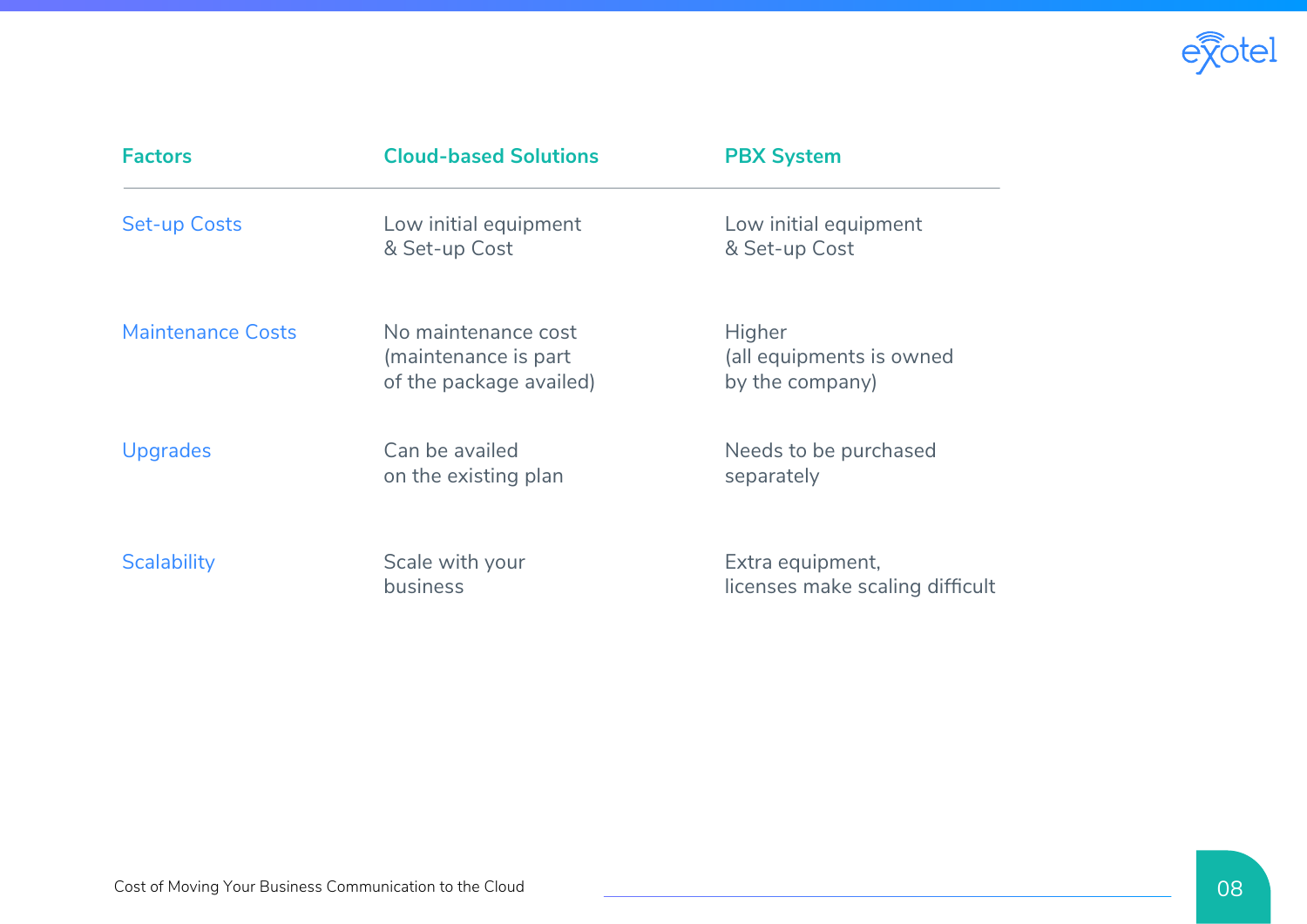

## Why consider a hosted cloud-based solution?

#### **1. Thorough availability/ high uptime**

While PBX system fulfils the primary goal of communication, the higher stake of failing and maintenance makes it vulnerable, thereby limiting the availability of resources. A hosted cloud-based solution ensures thorough connectivity providing as much as 99.96% uptimes.

#### **2. Reduces costs**

A minimum set-up cost is involved with cloud telephony providers. You pay for what you use, depending upon the package availed. While this is not the case with a traditional PBX system, and , in the event of adding more channels the cost increases rigorously. A cloud-based solution provides the business with the flexibility of scaling up or down as required by quickly adding or changing the communication lines. A minimum to nil CAPEX is involved, and the transparency of the costs ensure that you are aware of the expenditure incurred on the communication process as well as the additional features availed in your subscription plan.

#### **3. Flexibility and scalability**

One of the biggest reasons for an organisation to shift to a cloud-based solution is the ease to upgrade which is otherwise tricky with a PBX system. Once your business is on a hosted cloud-based solution, you can easily add or remove extensions and features such as automated IVR calling, sticky agents, call queuing etc. with the growing business needs. Even if your business is non-operational at a given time (due to any unforeseen reason), you can easily facilitate home, and remote working for your staff and accommodate mobility.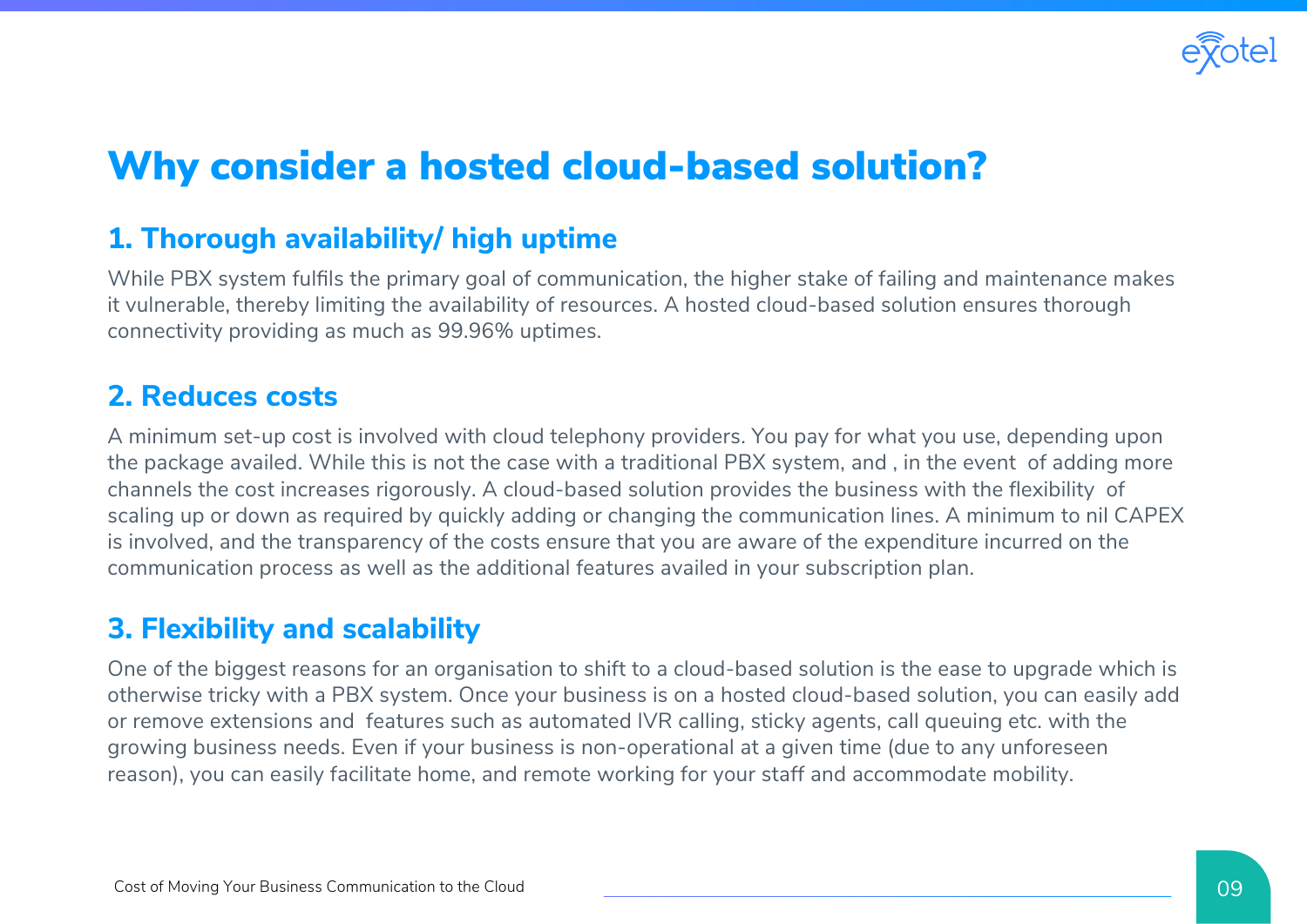

#### **4. Inherent disaster recovery**

Even if you have accommodated the upcoming challenges in your roadmap, you still cannot be sure about any impending disaster lurking behind. Your PBX system does not provide you with a disaster recovery whereas when you use cloud-based telephony, you are part of a system that has disaster recovery and ensures business continuity throughout.

For a company that has offices in more than one location, cloud hosted solution ensures that your phone lines are still ringing even if one of the offices is shut or temporarily out of service due to any unannounced situation. All you need is a running internet connection, and the staff can be deployed to any location to make and receive calls either via their mobile phone app or a desktop app. Cloud telephony gives your employees the power to take their cloud connection and extension numbers with them wherever they are.

#### **5. Predictable pricing - pay for what you use**

When it comes to pricing, PBX system does not promise a clarity in pricing and and unforeseen hardware repairs, capacity expansion, and any other issue that may require an on-site visit from the support engineer will undoubtedly increase the cost to a much greater extent. However, with a hosted cloud solution, the pricing is upfront. Apart from a minimal set-up fee, the rest of the pricing is transparently dependent on what you use and for the services that you avail. No hidden costs!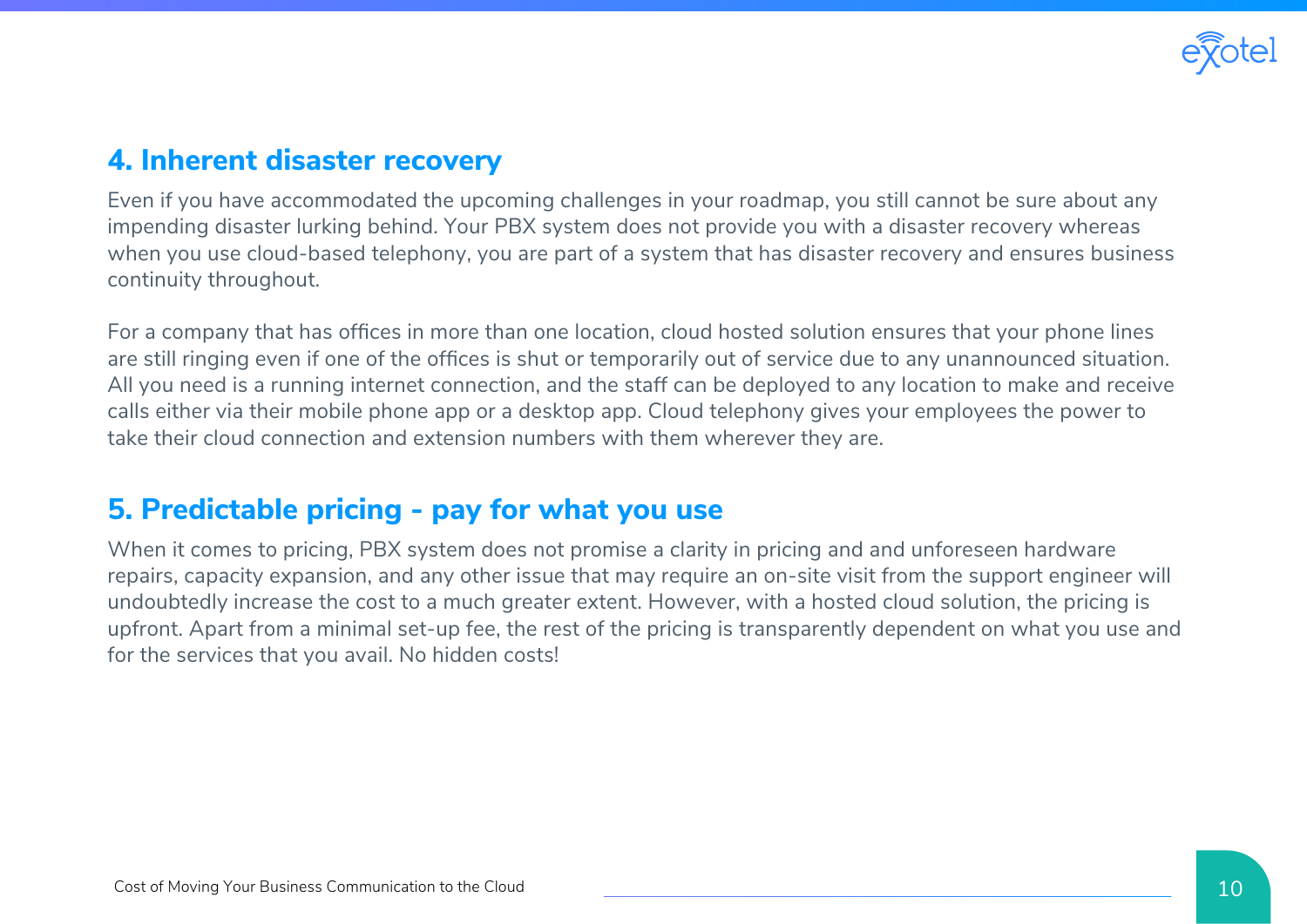

**Assuming a company handles 100calls/day, the table below offers a breakup comparison of the charges incurred for a cloud hosted solution and a PBX solution:**

| <b>Factors</b>              | <b>Exotel Basic Plan</b> | <b>Operator 1 (PBX)</b> | <b>Operator 2* (PBX)</b> |
|-----------------------------|--------------------------|-------------------------|--------------------------|
| <b>Initial Set-up Costs</b> | 4,999                    | 65,000                  | $0*$                     |
| <b>Rental Charges</b>       | 5000 (Call bonus)        | 10,000                  | 7,000                    |
| <b>Call Charges</b>         | 0.4 (Local) 0.65 (STD)   | 0.8 (Local) 1.0 (STD)   | 0.8 (Local) 1.0 (STD)    |
| <b>Total Annual Charges</b> | 36,000                   | 300,000                 | 168,000                  |

Operator 1 and 2 are leading players offering PBX solutions in India

- \*Operator 2 has a conditional 2 year contract
- Prices are mentioned in INR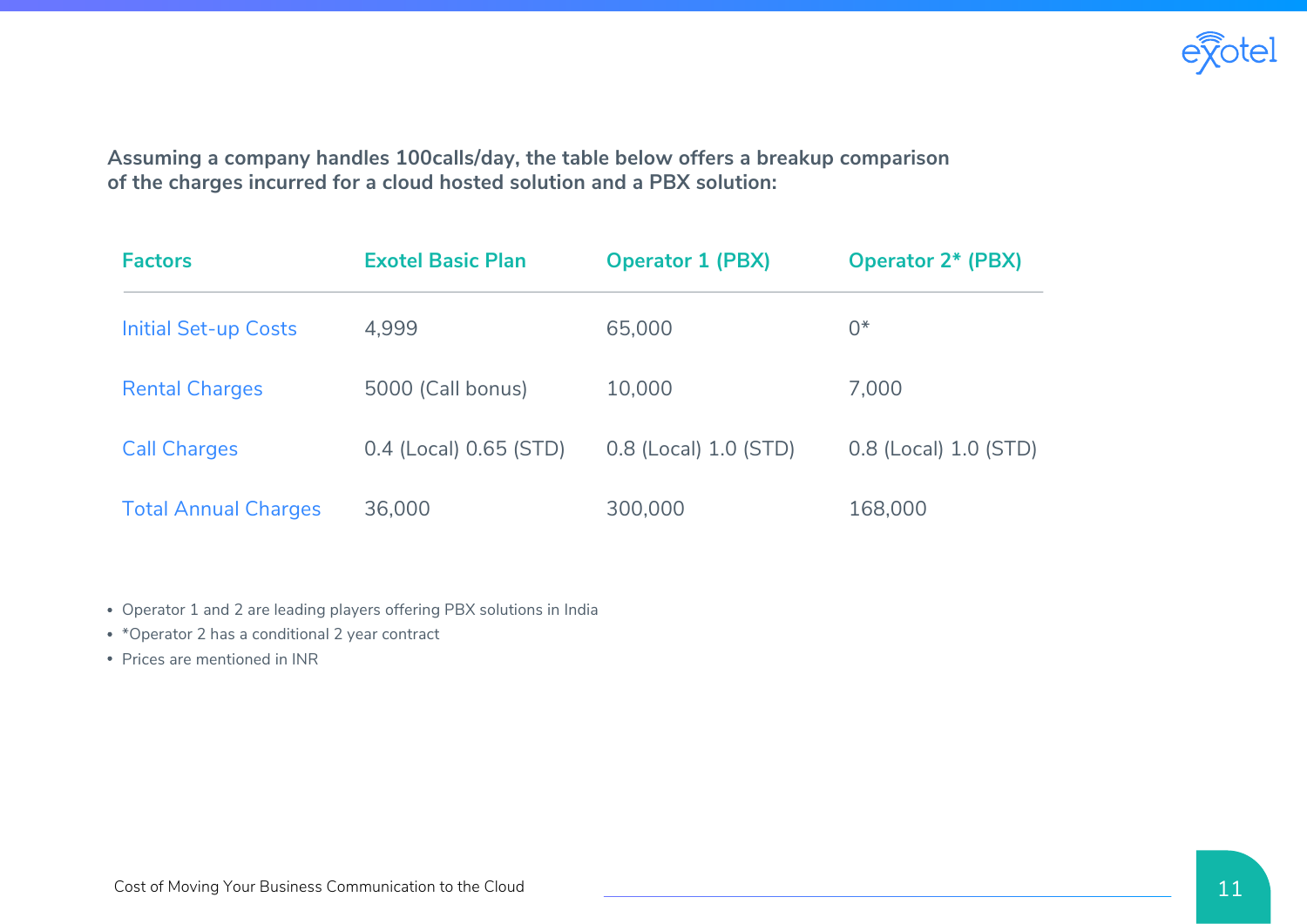

## Standard features of a cloud-based solution

#### **1. Call reporting and recording**

For businesses that have their entire business model built around customer communication, it is quite critical to understand how the conversation is progressing. This is when additional features of a cloud-based telephony system such as call reporting and recording come in handy.

Your staff now have daily call reports which ensures that even if a call is missed, the agent can check the incoming number from the report and continue with the conversion. Call reporting enables easy and quick report generation, adding custom information to data elements, and more.

Cloud telephony enables a business to inculcate the power to retrieve the call at a later date and playback at will. Most of the businesses today, cater to a wider audience and invariably have multiple locations. There are research and development centres, sales office, support office and headquarters. The ability to access recorded information is a big plus. And this where cloud telephony makes a difference!

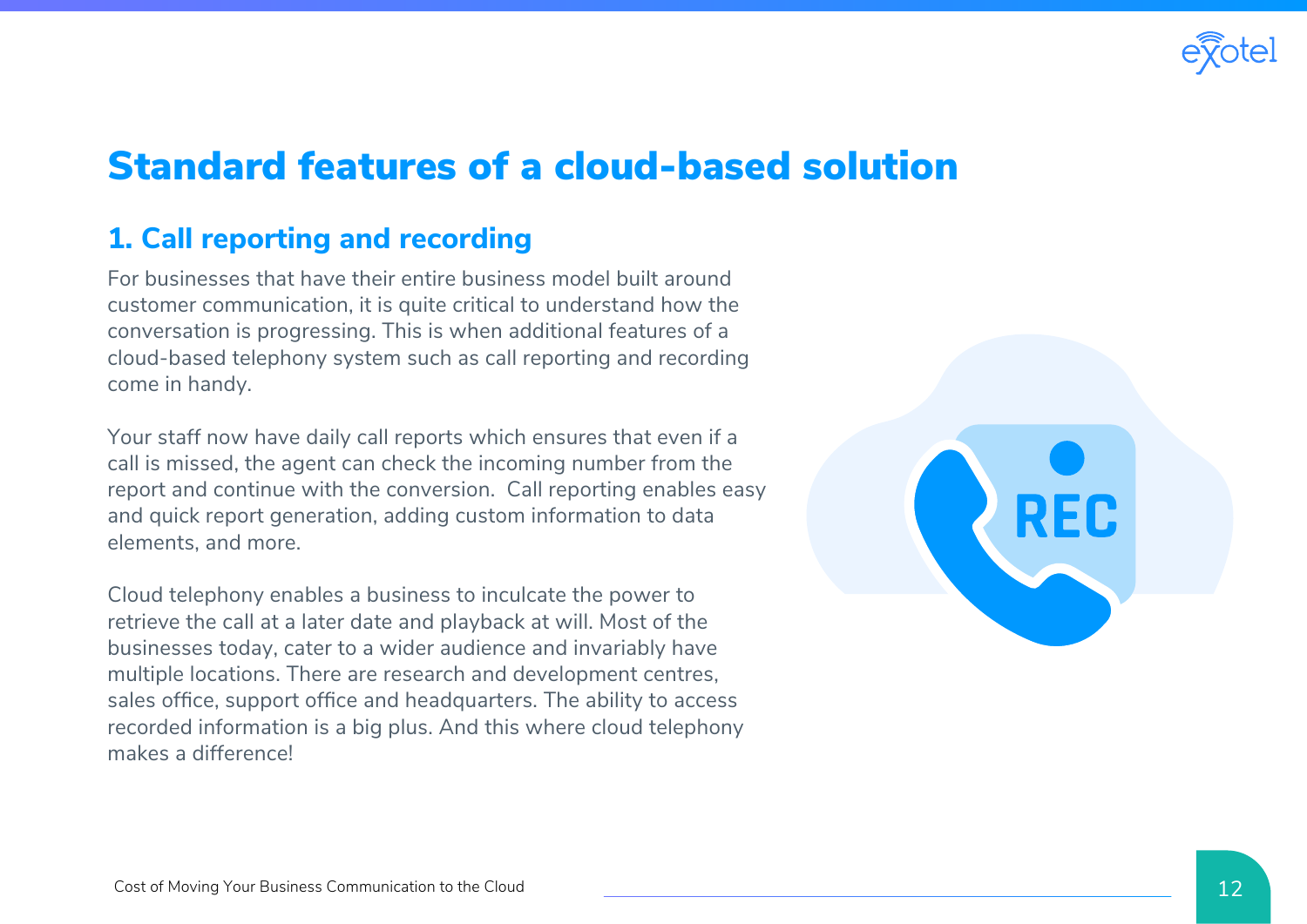

#### **2. Voicemail**

What do you do about your callers during non-operational business hours. A missed call implies just one thing - a lost business opportunity. Cloud hosted solutions provides you with the option of configuring your voicemail to your business number allowing you to stay connected with your customer and also adds a professional touch to your ongoing support services. Voicemail can be connected/delivered to any device the agent chose including to the email system.



#### **3. API integrations**

Keeping your customer calls, support tickets, CRM, and the other tools separate creates more problems than it solves. Rummaging through multiple platforms, digging through various tickets to understand a customer issue is not an ideal scenario for any business.

Cloud telephony provides you with a quick and easy functionality of integrating your CRM and creating a single interface to access your customer information. No more fragmented data across platforms. The ability to integrate phone calls with all your other tools is one of the most significant advantages of moving to the cloud.

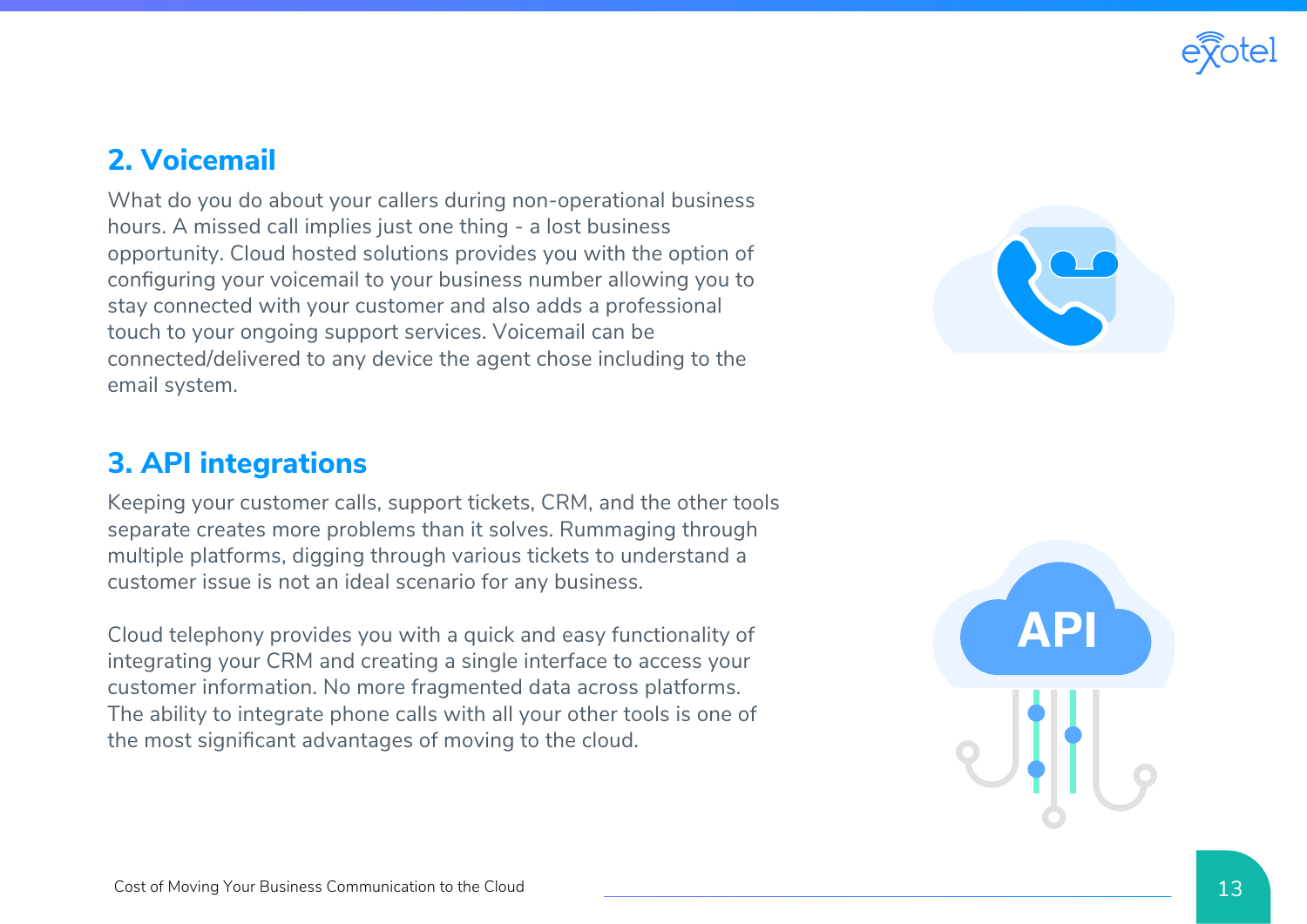

#### **4. Call queuing**

You can route the calls the way you want with a hosted cloud-based solution. Call queuing allows you to receive multiple calls and answer them in the order they are received or priority wise. The calls are distributed to the next available agent once he completes a current call. Call queuing helps in quick ticket resolution as calls are automatically queued to the next available agent.

#### **5. Sticky agent**

If your customer support agent has been dealing with a particular customer, next time that customer calls, the call will first be routed to the CS agent who spoke to him last. Only if the agent is unable to attend the call will it be transferred to another person in the group

#### **6. Remote working**

This is fruitful for companies that have on-site teams or several business locations. Your support staff can receive calls wherever they are; this ensures continued customer-business availability. Calls are directly routed to the designated number providing mobility.





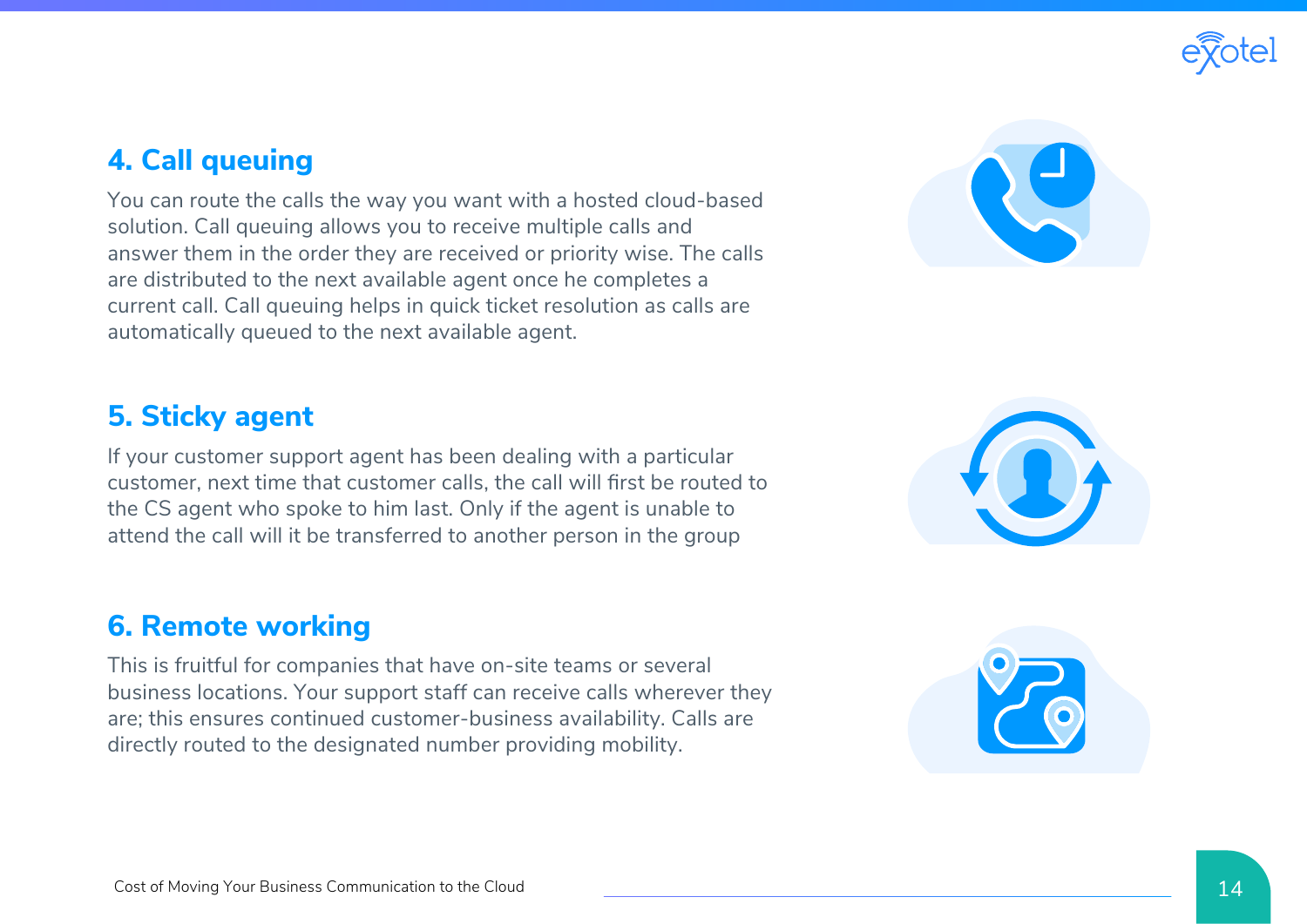

#### **7. Cloud-based call analytics**

A centralised dashboard ensures that every team member has access to real-time data and analytics. This date includes call reports, call recordings, phone call statistics for specific times of the day or year, and more.

#### **8. Efficient web administration**

Even though your cloud telephony is hosted on your service provider's data centre, as a business owner you have more control over the system as compared to a traditional PBX system. In case you need to make any changes, you can easily deploy using your central web interface.